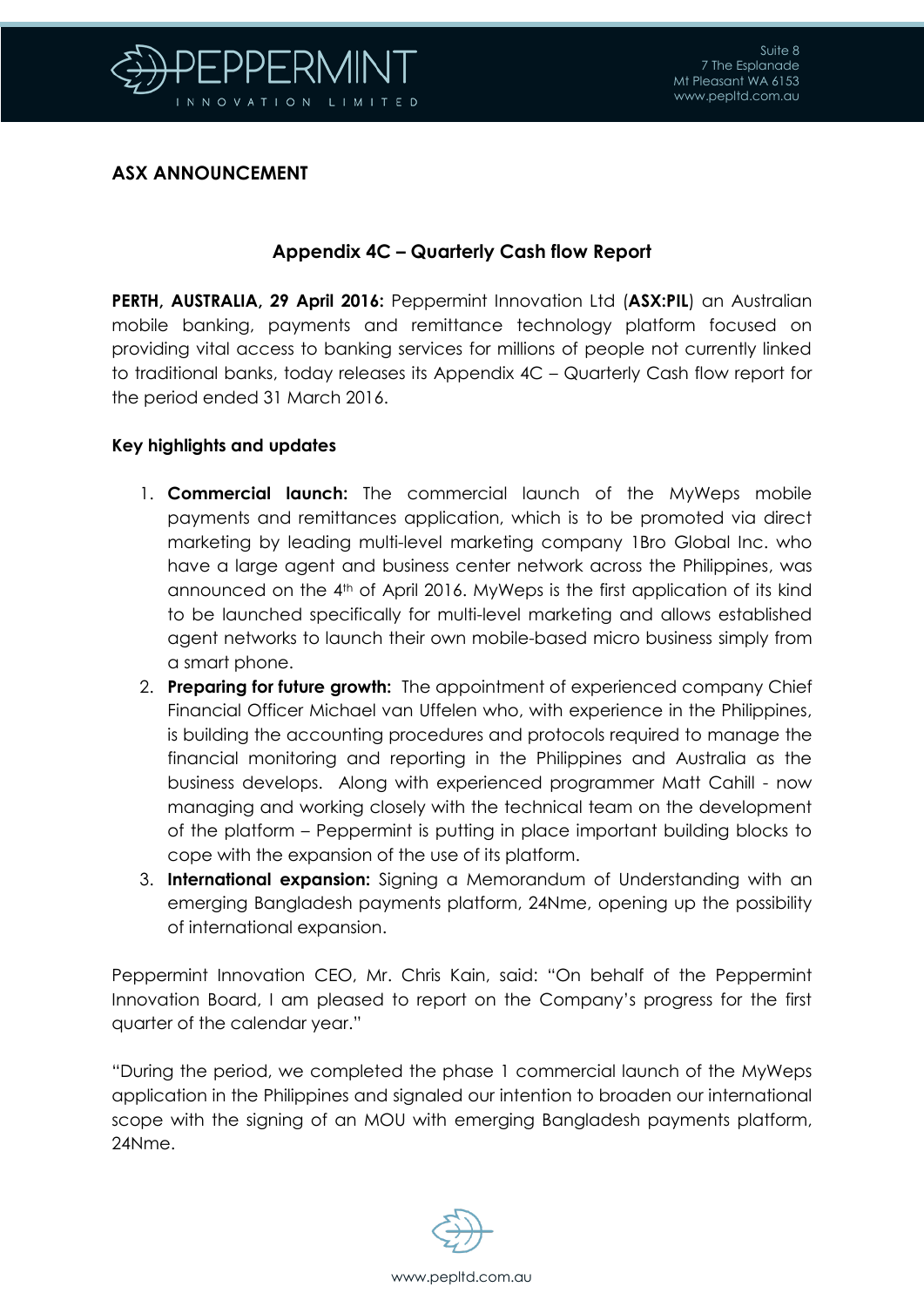

Whilst we undertake a thorough due diligence process, assessing commercial and technical aspects of 24Nme's business, our focus remains on adding shareholder value by continuing to strengthen operations in our primary market, the Philippines. There we are working hard to establish and commercialize the MyWeps application with the 1Bro Global agent network, who we will be training to directly market the app to their individual customer bases. We look forward to reporting on the traction achieved by MyWeps, and are excited by the opportunities to apply this app with other agent networks, co-operatives and similar organizations after proving the app commercially robust across the 1Bro Global network. "

-ENDS-

#### **For more information, please contact:**

Chris Kain Managing Director & CEO Peppermint Innovation [info@pepltd.com.au](mailto:info@pepltd.com.au)

Gavin Lower or Catie Corcoran WE Buchan [glower@buchanwe.com.au](mailto:glower@buchanwe.com.au) / (03) 8866 1215 [ccorcoran@buchanwe.com.au](mailto:ccorcoran@buchanwe.com.au) / (02) 9237 2807

#### **About Peppermint Innovation Ltd**

Peppermint Innovation is an Australian company focused on the commercialisation and further development of the Peppermint Platform, a mobile banking, payments and remittance technology designed for banks, mobile money operators, money transfer and funds remittance companies, payment processors, retailers/merchants, credit card companies and microfinance institutions. Peppermint currently operates the Peppermint Platform in the Philippines.

Peppermint has a particular focus in the developing world (starting with the Philippines) and on providing an attractive tool to the unbanked population to access mobile banking and remit money to and from family and others through a system not tied to a particular bank or telephony company.

The Peppermint Platform is now being used by leading commercial banks in the Philippines.

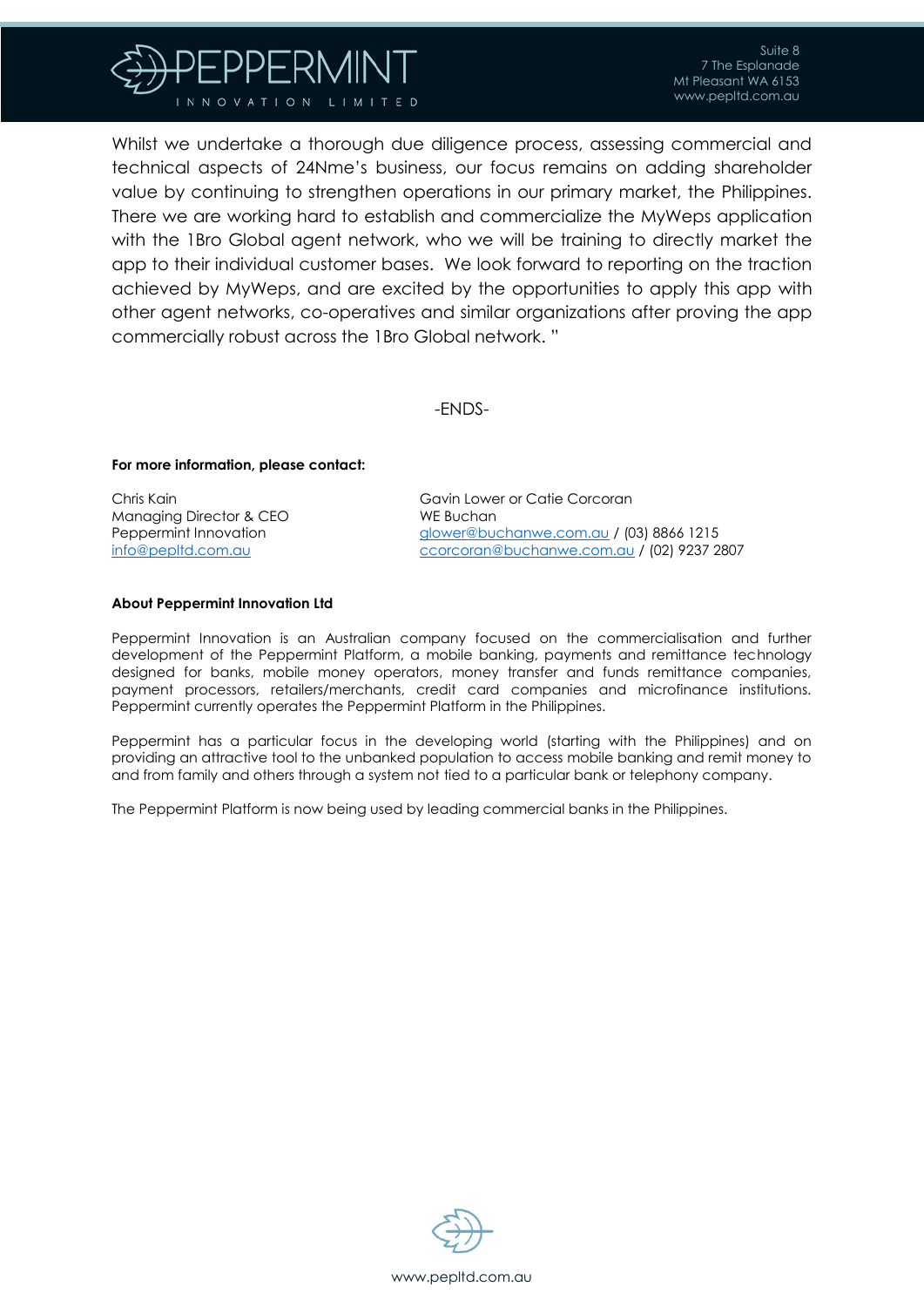

*PRule 4.7B*

 $\overline{\phantom{0}}$ 

# **Appendix 4C**

# **Quarterly report for entities admitted on the basis of commitments**

Introduced 31/3/2000. Amended 30/9/2001, 24/10/2005.

Name of entity

Peppermint Innovation Ltd

56 125 931 964 31 March 2015

ABN Quarter ended ("current quarter")

### **Consolidated statement of cash flows**

|                                 |                                                     | Cash flows related to operating activities                                                                                         | Current quarter<br>A'000 | Year to date $($<br>months)<br>\$A'000 |
|---------------------------------|-----------------------------------------------------|------------------------------------------------------------------------------------------------------------------------------------|--------------------------|----------------------------------------|
| 1.1                             | Receipts from customers                             |                                                                                                                                    | 152                      | 182                                    |
| 1.2                             | Payments for                                        | (a) staff costs<br>(b) advertising and marketing<br>(c) research and development<br>(d) leased assets<br>(e) other working capital | (286)<br>(354)           | (404)<br>(1,099)                       |
| 1.3<br>1.4<br>1.5<br>1.6<br>1.7 | Dividends received<br>received<br>Income taxes paid | Interest and other items of a similar nature<br>Interest and other costs of finance paid<br>Other (provide details if material)    |                          | $\overline{2}$<br>(4)                  |
|                                 | Net operating cash flows                            |                                                                                                                                    | (487)                    | (1,323)                                |

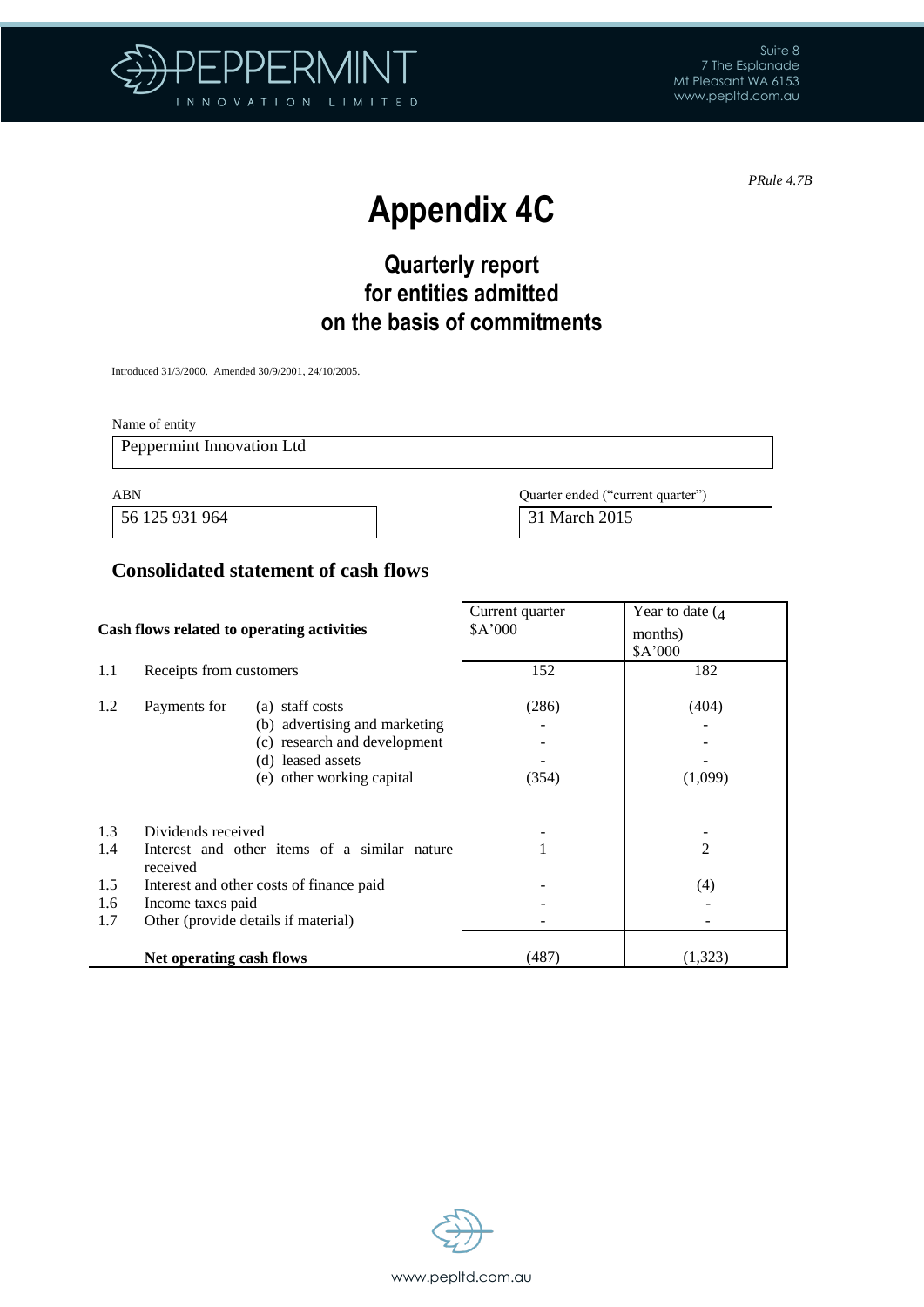

|      |                                                                       | Current quarter | Year to date |
|------|-----------------------------------------------------------------------|-----------------|--------------|
|      |                                                                       | \$A'000         | $(4$ months) |
|      |                                                                       |                 | \$A'000      |
| 1.8  | Net operating cash flows (carried forward)                            |                 |              |
|      |                                                                       | (487)           | (1, 323)     |
|      |                                                                       |                 |              |
|      | Cash flows related to investing activities                            |                 |              |
| 1.9  | Payment for acquisition of:                                           |                 |              |
|      | (a) businesses (item $5$ )                                            |                 |              |
|      | (b) equity investments                                                |                 |              |
|      | (c) intellectual property                                             |                 |              |
|      | (d) physical non-current assets                                       |                 |              |
|      | (e) other non-current assets                                          |                 | (14)         |
| 1.10 | Proceeds from disposal of:                                            |                 |              |
|      | (a) businesses (item 5)                                               |                 |              |
|      | (b) equity investments                                                |                 |              |
|      | (c) intellectual property                                             |                 |              |
|      | (d) physical non-current assets                                       |                 |              |
|      | (e) other non-current assets                                          |                 | 111          |
| 1.11 | Loans to other entities                                               |                 |              |
| 1.12 |                                                                       |                 |              |
| 1.13 | Loans repaid by other entities<br>Other (provide details if material) |                 |              |
|      |                                                                       |                 |              |
|      | Net investing cash flows                                              |                 | 97           |
| 1.14 | <b>Total operating and investing cash flows</b>                       | (487)           | (1,226)      |
|      |                                                                       |                 |              |
|      | Cash flows related to financing activities                            |                 |              |
| 1.15 | Proceeds from issues of shares, options, etc.                         |                 | 3,623        |
| 1.16 | Proceeds from sale of forfeited shares                                |                 |              |
| 1.17 | Proceeds from borrowings                                              |                 | 240          |
| 1.18 | Repayment of borrowings                                               |                 | (290)        |
| 1.19 | Dividends paid                                                        |                 |              |
| 1.20 | Other (provide details if material)                                   |                 |              |
|      | Net financing cash flows                                              | $\overline{a}$  | 3,573        |
|      |                                                                       |                 |              |
|      | Net increase (decrease) in cash held                                  | (487)           | 2,347        |
| 1.21 |                                                                       | 2,980           | 142          |
| 1.22 | Cash at beginning of quarter/year to date                             |                 | 3            |
|      | Exchange rate adjustments to item 1.20                                | (1)             | 2,492        |
| 1.23 | Cash at end of quarter                                                | 2,492           |              |

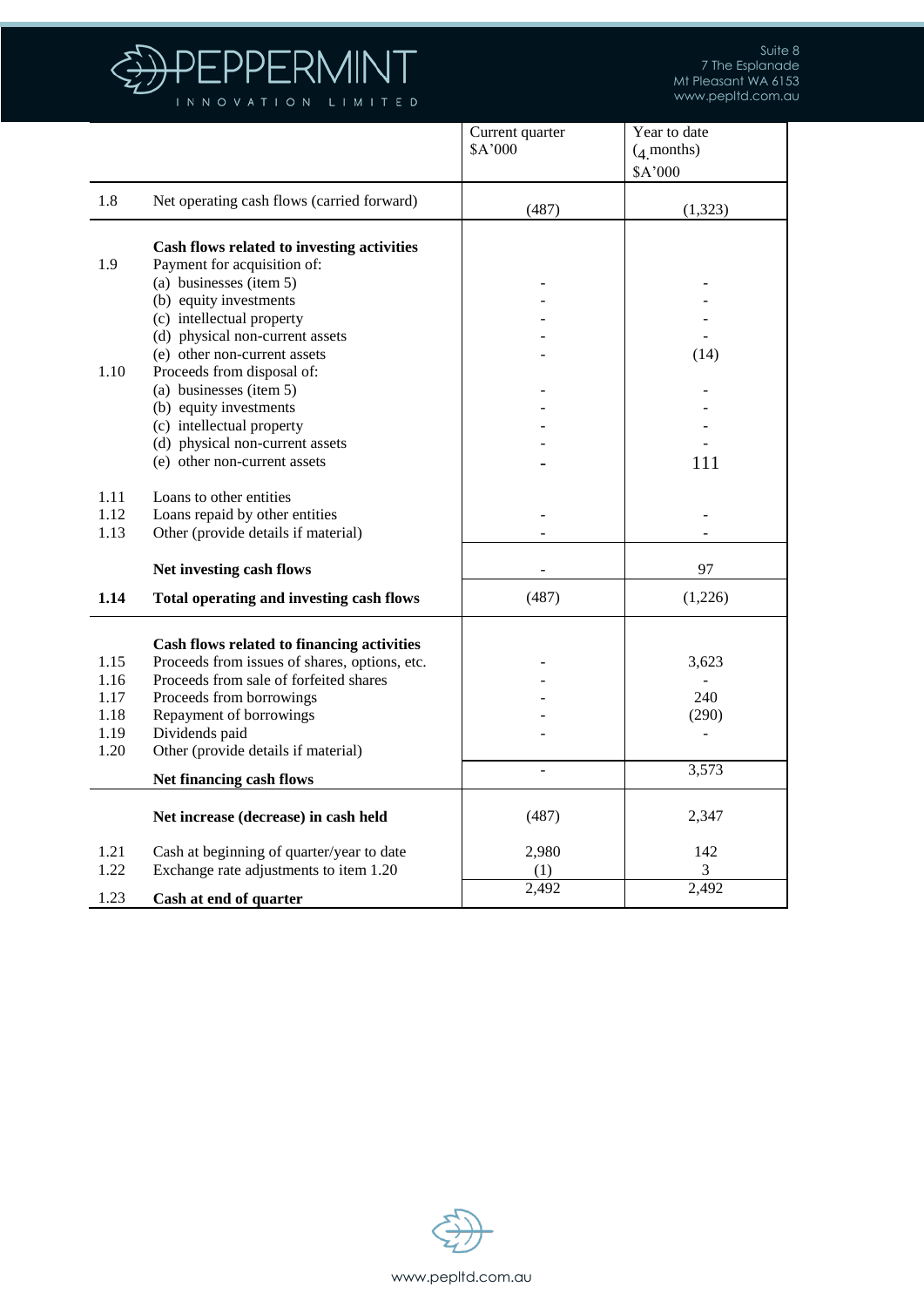

## **Payments to directors of the entity and associates of the directors Payments to related entities of the entity and associates of the related entities**

|      |                                                                  | Current quarter<br>\$A'000 |
|------|------------------------------------------------------------------|----------------------------|
| 1.24 | Aggregate amount of payments to the parties included in item 1.2 | (178)                      |
| 1.25 | Aggregate amount of loans to the parties included in item 1.11   |                            |
| 1.26 | Explanation necessary for an understanding of the transactions   |                            |

Directors Fees and consulting fees to associates of directors.

#### **Non-cash financing and investing activities**

- 2.1 Details of financing and investing transactions which have had a material effect on consolidated assets and liabilities but did not involve cash flows
- 2.2 Details of outlays made by other entities to establish or increase their share in businesses in which the reporting entity has an interest

#### **Financing facilities available**

*Add notes as necessary for an understanding of the position. (See AASB 1026 paragraph 12.2).*

|     |                             | Amount available<br>\$A'000 | Amount used<br>\$A'000 |
|-----|-----------------------------|-----------------------------|------------------------|
| 3.1 | Loan facilities             | Nil                         |                        |
| 3.2 | Credit standby arrangements |                             |                        |
|     |                             |                             |                        |

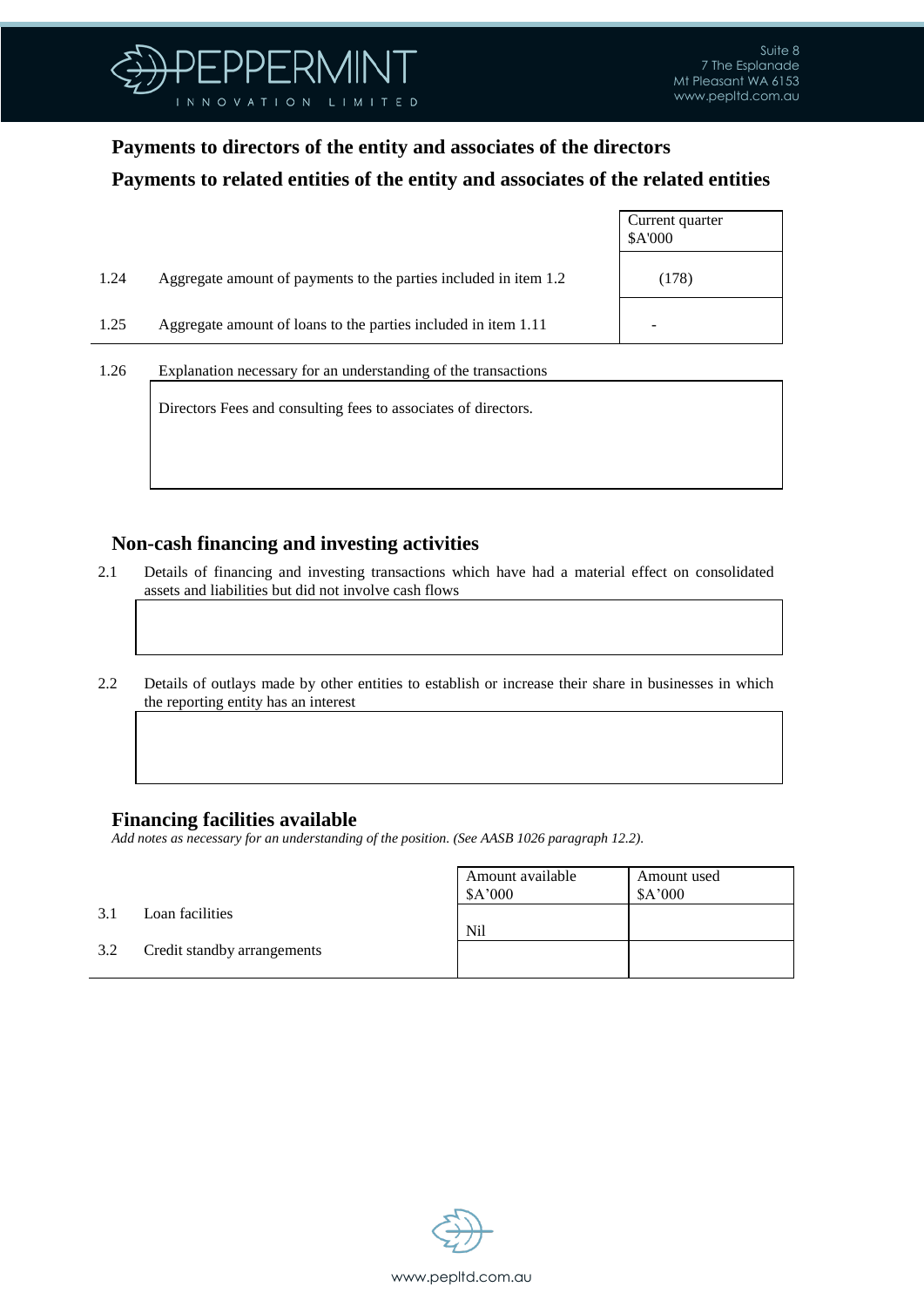

### **Reconciliation of cash**

| Reconciliation of cash at the end of the quarter (as<br>shown in the consolidated statement of cash flows) to<br>the related items in the accounts is as follows. |                                                  | Current quarter<br>A'000 | Previous quarter<br>A'000 |
|-------------------------------------------------------------------------------------------------------------------------------------------------------------------|--------------------------------------------------|--------------------------|---------------------------|
| 4.1                                                                                                                                                               | Cash on hand and at bank                         | 2.490                    | 2.980                     |
| 4.2                                                                                                                                                               | Deposits at call                                 |                          |                           |
| 4.3                                                                                                                                                               | Bank overdraft                                   |                          |                           |
| 4.4                                                                                                                                                               | Other (provide details)                          |                          |                           |
|                                                                                                                                                                   | <b>Total: cash at end of quarter</b> (item 1.23) | 2,490                    | 2,980                     |

#### **Acquisitions and disposals of business entities**

|     |                                              | Acquisitions<br>$(Item\ 1.9(a))$ | Disposals<br>$(Item\ 1.10(a))$ |
|-----|----------------------------------------------|----------------------------------|--------------------------------|
| 5.1 | Name of entity                               |                                  |                                |
| 5.2 | Place of incorporation<br>or registration    |                                  |                                |
| 5.3 | Consideration for<br>acquisition or disposal |                                  |                                |
| 5.4 | Total net assets                             |                                  |                                |
| 5.5 | Nature of business                           |                                  |                                |

#### **Compliance statement**

- 1 This statement has been prepared under accounting policies which comply with accounting standards as defined in the Corporations Act (except to the extent that information is not required because of note 2) or other standards acceptable to ASX.
- 2 This statement does /does not\* *(delete one)* give a true and fair view of the matters disclosed.

 $1/2$ find

(Director/Company secretary)

Sign here: Date: 29 April 2016

Print name: Anthony Kain

**Notes**